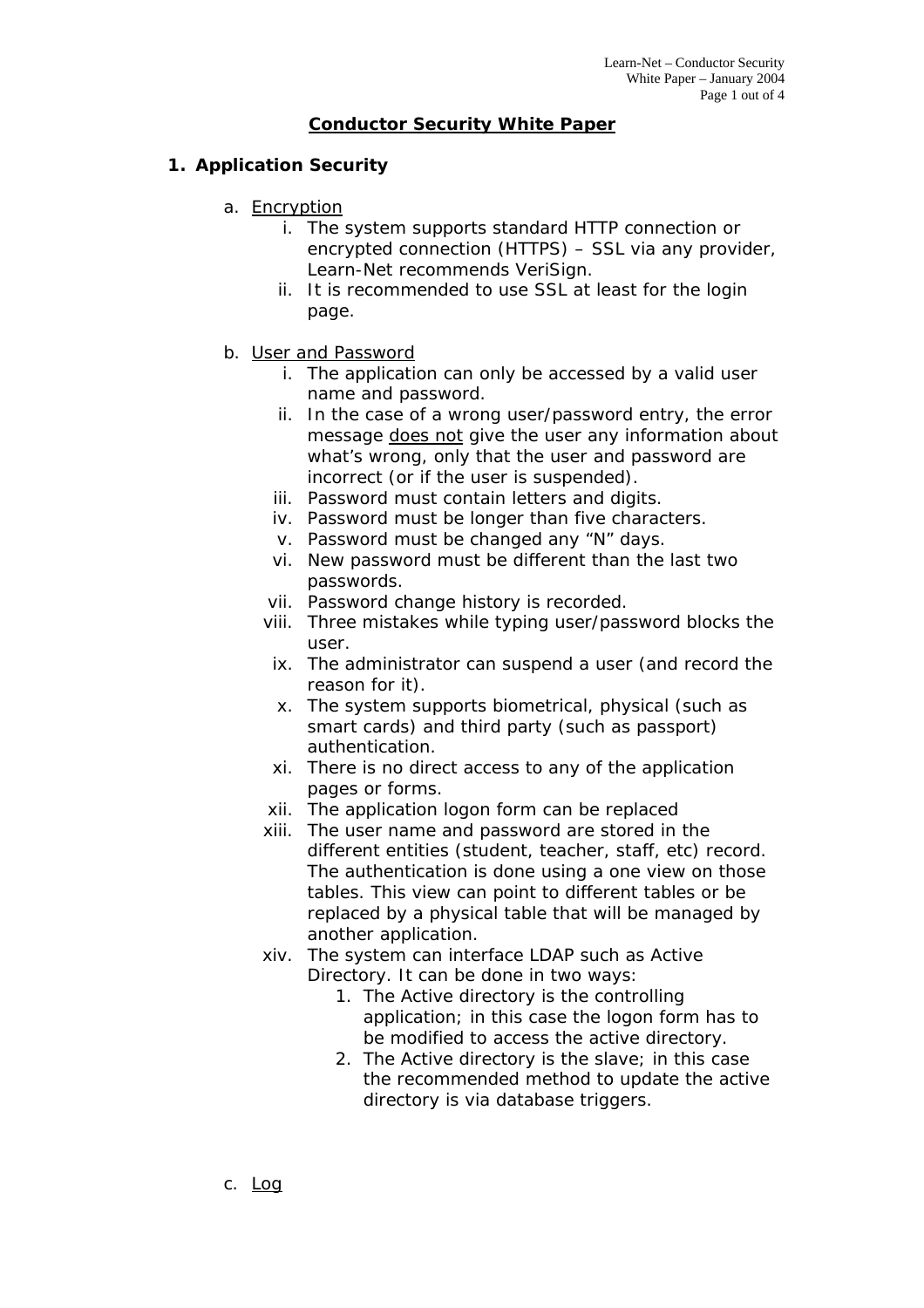- i. All entrances and exists are logged.
- ii. The system logs any data inserts, updates and deletions.
- d. Deletions
	- i. No physical deletion to any of the important entities such as a student, teacher, etc. is permitted.
	- ii. No deletion or update to financial data is permitted, only "storno" changes.
- e. Permissions
	- i. The system uses user templates to manage permissions, any user must belong to a template
	- ii. The system supports all three user types: staff, teachers and students (parent is equal to a student)
	- iii. The system has a multi-dimensional security model:
		- 1. Forms a user access (and what a user may do with each form – No access / View only / Edit) are defined by the user template.
		- 2. Information that will be displayed on each form for the specific user – This is defined via the organizational tree.
		- 3. Role based permissions A section/study group/teacher automatically sees their students, a class/homeroom teacher can see all their students.
		- 4. User type based permissions Each one of the four user types (administrator, staff member, teacher and student) have a predefined permissions:
			- a. Students can see all the data about themselves and change only their address and phone number.
			- b. Students can see pre-defined information about courses, study/groups/sections, curricula, timetable, etc.
			- c. Teachers can see all the data about themselves and change only address and phone; they can see specific data about their students, classes, study groups and can update evaluation events, grades, attendance and disciplinary events.
			- d. Teachers can see pre-defined information about courses, study/groups/sections, curricula, timetable, etc.
			- e. The template and the organizational tree define a Staff member's access.
			- f. A Teacher can be a staff member.
			- g. The Administrator can see it all.
			- h. The basic student and teacher templates can be modified.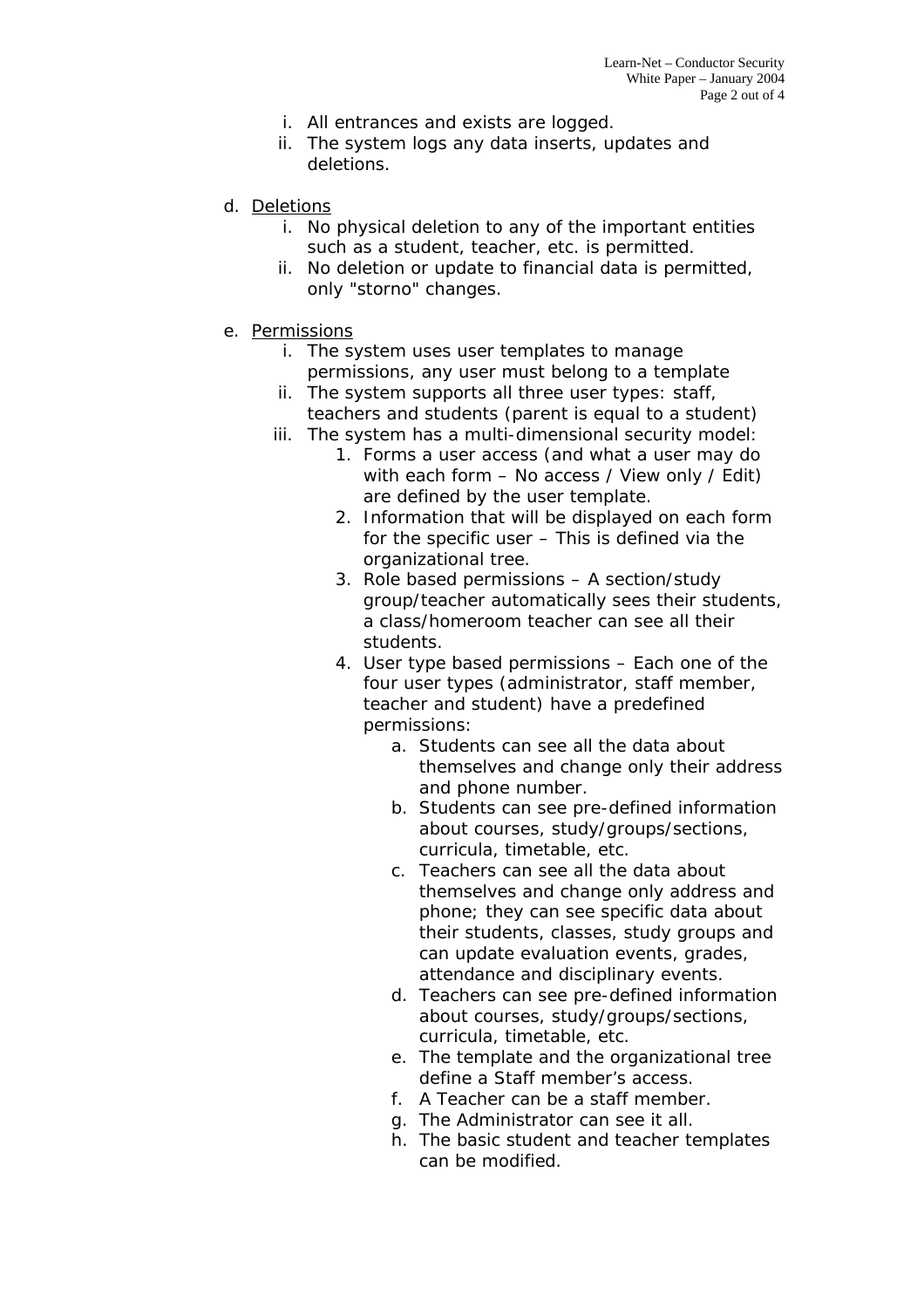- iv. The system enables the creation of a specific menu for each template.
- v. The system enables setting permission on any form for a specific template. Permission can be an edit, view only and disable.
- vi. There are two staff member user levels: standard user and supervisor.
- vii. Every user belongs to a position on the organizational tree/chart, which represents their hierarchy in the organization (Example: The Lower School Principal will be positioned at the schools level of the organizational tree). A user can see information based on his position in the organizational tree.
- viii. A second tree level can be assigned to a user. This level is "View only" (Example: the Assistant Head of School who is in charge of curriculum will be positioned in his first tree level at the school's management tree level that is bellow the school root level, but his second tree level will be the school root allowing him to see all students).
- f. Misc.
	- i. The application is using cookies only for the session id (as a session cookie). No data is stored in cookies.
	- ii. The user's session is stored in the database.
	- iii. The system has an automatic logout if the user hasn't touched the keyboard 'N' minutes.

## **2. Network Security**

- a. The application supports any server/network security policy such as VPN, IPSec tunneling.
- b. The application supports an N-Tier solution where the web server, application server, and the database server can run on different machines. We highly recommend separation of the database server from a combined application  $+$  web server.
- c. Protocol transformation can be used between the web server and the database server. It can be used as a different TCP/IP port or a different protocol such as named pipes (a non routable protocol).
- d. There is no access by the users to any physical disk on the server.
- e. The application uses only HTTP, HTTPS ports over TCP/IP protocol.
- f. The application supports any firewall.
- g. The application supports proxy and reverse proxy.
- h. FCS may require special configurations.